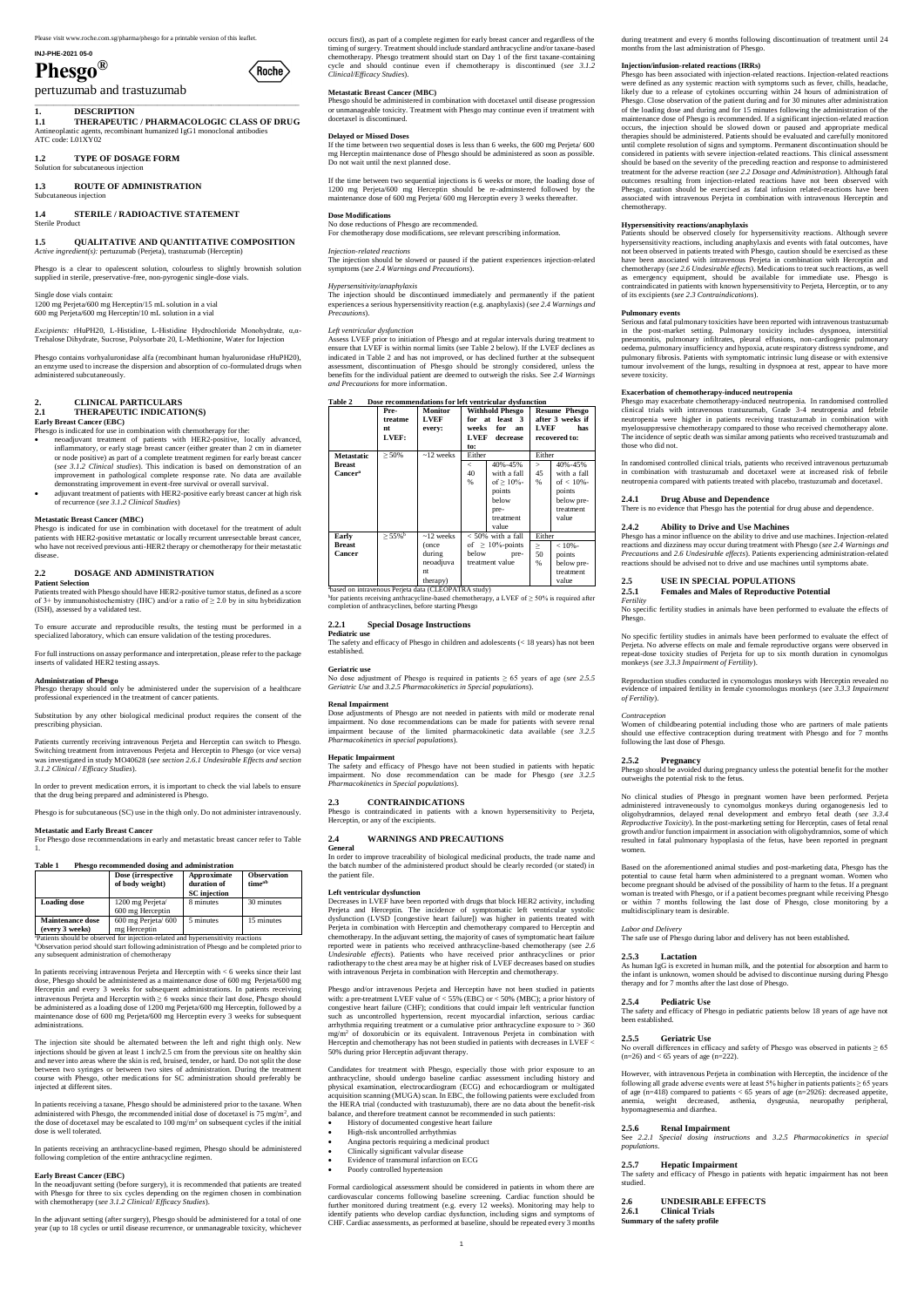The safety profile of Phesgo is based on data from the Phase III FEDERICA study in which HER2-positive early breast cancer patients were treated with either Phesgo (n=248) or intravenous Perjeta and Herceptin (n=252), in combination with chemotherapy.

The most common ( $\geq$  5%) adverse drug reactions (ADRs) reported in patients treated with Phesgo or intravenous Perjeta in combination with Herceptin were diarrhea, injection site reaction, infusion-related reactions, asthenia, fatigue, rash, ejection fraction decreased, and anemia.

The most common  $(≥ 1%)$  serious adverse events (SAEs) reported in patients treated with Phesgo or intravenous Perjeta in combination with Herceptin were febrile neutropenia, pyrexia, neutropenia, neutropenic sepsis, infusion-related reaction and neutrophil count decreased. SAEs were equally distributed between the Phesgo treatment arm and the intravenous Perjeta in combination with Herceptin treatment arm. The following adverse drug reactions were reported with a higher frequency ( $\geq 5\%$ ) with Phesgo compared to intravenous Perjeta in combination with Herceptin: Alopecia 77% vs 70.2%, Dyspnea 10.1% vs 4.4%, and Fatigue 27.8% vs 22.6%.

#### **Tabulated list of adverse drug reactions**

In this section, the following categories of frequency have been used: very common ( $\geq$  1/100, common ( $\geq$  1/100 to < 1/100), uncommon ( $\geq$  1/1,000 to < 1/100), rare ( $\geq$  1/10,000 to  $< 1/1,000$ , very rare  $(< 1/10,000)$ , and unknown (cannot be estimated from the available data). Within each frequency grouping, adverse reactions are presented in order of decreasing seriousness.

The safety profile of Phesgo was overall consistent to the known safety profile of intravenous Perjeta in combination with Herceptin and chemotherapy as seen in the Perjeta and Herceptin-treated arms of the following pivotal studies (n=3344):

- CLEOPATRA, in which Perjeta was given in combination with Herceptin and docetaxel to patients with MBC (n=453)
- NEOSPHERE (n=309) and TRYPHAENA (n=218), in which neoadjuvant Perjeta was given in combination with Herceptin and chemotherapy to patients with locally advanced, inflammatory or EBC
- APHINITY, in which adjuvant Perjeta was given in combination with Herceptin and anthracycline-based or non-anthracycline-based, taxane-containing chemotherapy to patients with EBC (n=2364)

Table 3 presents ADRs that have been reported in association with the use of Perjeta, Herceptin and chemotherapy in the pivotal clinical trials and in the post-marketing setting.

As Perjeta and Herceptin is used in combination with chemotherapy, it is difficult to ascertain the causal relationship of an adverse reaction to a particular drug.

#### **Table 3 Summary of adverse drug reactions reported from the Perjeta, Herceptin pivotal trials and in the post-marketing settinga**

<sup>b</sup>In NEOSPHERE, 108 patients received Perjeta + Herceptin alone without docetaxel and 94 patients received Perjeta + docetaxel without Herceptin.

<sup>c</sup> In CLEOPATRA, 45 patients who were randomized to receive placebo and who had no prior exposure

to Perjeta, had crossed over to receive Perjeta and are included in the 3344 patients treated with Perjeta.<br><sup>d</sup> In this table this denotes an adverse reaction that has been reported in association with a fatal

In FEDERICA, an injection/infusion-related reaction was defined as any systemic reaction reported within 24hrs of Phesgo or intravenous Perjeta in combination with Herceptin administration. Injection-related reactions were reported in 1.2% of Phesgotreated patients and infusion-related reactions were reported in 10.3% of intravenous Perieta and Herceptin-treated patients.

|                                                            | Perjeta + Herceptin + |                  |                            |
|------------------------------------------------------------|-----------------------|------------------|----------------------------|
| <b>ADR</b>                                                 |                       | chemotherapyb    | Frequency                  |
| (MedDRA Preferred Term)                                    |                       | Frequency rate % | category                   |
| <b>System Organ Class</b>                                  | <b>All Grades</b>     | Grades 3-4       |                            |
|                                                            | $\frac{6}{9}$         | $\frac{6}{9}$    |                            |
| <b>Blood and lymphatic system disorders</b><br>Neutropenia | 31.4                  | 24.2             | Very common                |
| Anemia                                                     | 24.8                  | 5.7              | Very common                |
| Febrile neutropenia <sup>d</sup>                           | 11.9                  | 11.8             | Very common                |
| Leukopenia                                                 | 10.8                  | 6.1              | Very common                |
| Cardiac disorders                                          |                       |                  |                            |
| Left ventricular dysfunction <sup>e</sup>                  | 1.4                   | 0.3              | Common                     |
| Cardiac failure congestive <sup>e</sup>                    | 0.1                   | < 0.1            | Uncommon                   |
| <b>Eve disorders</b>                                       |                       |                  |                            |
| Lacrimation increased                                      | 12.1                  | ä,               | Very common                |
| <b>Gastrointestinal disorders</b>                          |                       |                  |                            |
| Diarrhea                                                   | 67.9                  | 8.9              | Very common                |
| Nausea                                                     | 60.8                  | 1.9              | Very common                |
| Vomiting                                                   | 30.0<br>24.9          | 1.7<br>1.6       | Very common                |
| Stomatitis                                                 | 24.5                  | 0.4              | Very common                |
| Constipation<br>Dyspepsia                                  | 13.2                  | < 0.1            | Very common<br>Very common |
| Abdominal pain                                             | 11.7                  | 0.4              | Very common                |
| General disorders and administration site conditions       |                       |                  |                            |
| Fatigue                                                    | 44.3                  | 3.3              | Very common                |
| Mucosal inflammation                                       | 23.2                  | 1.5              | Very common                |
| Asthenia                                                   | 20.9                  | 1.5              | Very common                |
| Pyrexia                                                    | 18.9                  | 0.6              | Very common                |
| Edema peripheral                                           | 16.2                  | < 0.1            | Very common                |
| Injection site reactions <sup>f</sup>                      | 12.9                  | $\boldsymbol{0}$ | Very common                |
| <b>Immune system disorders</b>                             |                       |                  |                            |
| Hypersensitivity                                           | 3.3                   | 0.4              | Common                     |
| Drug hypersensitivity                                      | 2.5                   | 0.4              | Common                     |
| Anaphylactic reaction                                      | 0.2                   | 0.1              | Uncommon                   |
| <b>Infections and infestations</b><br>Nasopharyngitis      | 12.8                  | $<$ 0.1          | Very common                |
| Upper<br>respiratory<br>tract                              | 9.5                   | 0.3              | Common                     |
| infection                                                  |                       |                  |                            |
| Paronychia                                                 | 3.9                   | < 0.1            | Common                     |
| <b>Metabolism and nutrition disorders</b>                  |                       |                  |                            |
| Decreased appetite                                         | 23.1                  | 0.8              | Very common                |
| Tumor lysis syndrome <sup>g</sup>                          |                       | Unknown          |                            |
| Musculoskeletal and connective tissue disorders            |                       |                  |                            |
| Arthralgia                                                 | 24.6                  | 0.7              | Very common                |
| Myalgia                                                    | 24.3                  | 0.8              | Very common                |
| Pain in extremity                                          | 10.0                  | 0.2              | Very common                |
| <b>Nervous system disorders</b><br>Dysgeusia               | 22.7                  | < 0.1            | Very common                |
| Headache                                                   | 21.8                  | 0.4              | Very common                |
| Peripheral sensory neuropathy                              | 15.7                  | 0.5              | Very common                |
| Neuropathy peripheral                                      | 14.7                  | 0.7              | Very common                |
| <b>Dizziness</b>                                           | 11.2                  | 0.1              | Very common                |
| Paraesthesia                                               | 10.2                  | 0.4              | Very common                |
| <b>Psychiatric disorders</b>                               |                       |                  |                            |
| Insomnia                                                   | 15.9                  | 0.2              | Very common                |
| Respiratory, thoracic and mediastinal disorders            |                       |                  |                            |
| Epistaxis                                                  | 15.6                  | < 0.1            | Very common                |
| Cough                                                      | 15.5                  | < 0.1            | Very common                |
| Dyspnea                                                    | 11.5                  | 0.5              | Very common                |
| Pleural effusion                                           | 0.9                   | < 0.1            | Uncommon                   |
| Interstitial lung disease                                  | 0.1                   | < 0.1            | Uncommon                   |
| Skin and subcutaneous tissue disorders<br>Alopecia         | 63.1                  | < 0.1            | Very common                |
| Rash                                                       | 26.4                  | 0.5              | Very common                |
| Nail disorder                                              | 12.9                  | 0.3              | Very common                |
| Pruritus                                                   | 12.9                  | < 0.1            | Very common                |
| Dry skin                                                   | 11.7                  | < 0.1            | Very common                |
| Vascular disorders                                         |                       |                  |                            |
| Hot flush                                                  | 15.7                  | 0.1              | Very common                |

Hot flush 15.7 0.1 Very common <sup>a</sup>Table 3 shows pooled data from the overall treatment period in CLEOPATRA; from the neoadjuvant treatment period in NEOSPHERE and TRYPHAENA; and from the treatment period of APHINITY). Additionally, Table 3 shows an ADR specific to the Phesgo route of administration that has been reported in FEDERICA.

outcome.

<sup>e</sup>The incidence of left ventricular dysfunction and cardiac failure congestive reflect the MedDRA preferred terms reported in the individual studies.

fobserved with Phesgo only<br><sup>g</sup>identified in the postmarketing setting

### **Description of selected adverse drug reactions from clinical trials** *Phesgo* **Left ventricular dysfunction**

In CLEOPATRA, the incidence of LVD during study treatment was higher in the placebo-treated group than the Perjeta-treated group (8.6% and 6.6%, respectively). The incidence of symptomatic LVD was also lower in the Perjeta-treated group (1.8% in the placebo-treated group vs. 1.5% in the Perjeta-treated group) (*see 2.4 Warnings &* 

In FEDERICA, the incidence of symptomatic heart failure (NYHA class III or IV) with a LVEF decline of at least 10%-points from baseline and to < 50% was 0.4% of Phesgo treated patients vs 0% of intravenous Perjeta and Herceptin-treated patients. Of the patients who experienced symptomatic heart failure, all Phesgo-treated patients had recovered (defined as 2 consecutive LVEF measurements above 50%) at the data cutoff. Asymptomatic or mildly symptomatic (NYHA class II) declines in LVEF of at least 10%-points from baseline and to < 50% (confirmed by secondary LVEF) were reported in 0.4% of Phesgo-treated patients and 0.8% of intravenous Perjeta and Herceptintreated patients, of whom none of the Phesgo-treated patients and one of the intravenous Perjeta and Herceptin-treated patients had recovered at the data cutoff.

#### **Injection/infusion-related Reactions**

Injection site reactions (defined as any local reaction reported within 24 hours of Phesgo) were reported in 12.9% of Phesgo treated patients and were all grade 1 or 2 events.

#### **Hypersensitivity reactions/anaphylaxis**

In FEDERICA, the overall frequency of hypersensitivity/anaphylaxis reported events related to HER2-targeted therapy was 1.6% in both the Phesgo-treated patients and intravenous Perjeta and Herceptin-treated patients, of which none were NCI-CTCAE (version 4) Grade 3-4 (*see 2.4 Warnings & Precautions*).

#### **Febrile neutropenia**

During the second cycle when all drugs were administered on the same day, the most common infusion related reactions  $(\geq 1.0\%)$  in the Perjeta-treated group were fatigue, drug hypersensitivity, dysgeusia, hypersensitivity, myalgia, and vomiting (*see 2.4 Warnings & Precautions*).

In the pivotal trial CLEOPATRA, the majority of patients in both treatment groups experienced at least one leucopenic event (62.4% of patients in the Perjeta-treated group and 58.2% of patients in the placebo-treated group), of which the majority were neutropenic events. Febrile neutropenia occurred in 13.8% of Perjeta-treated patients and 7.6% of placebo-treated patients. In both treatment groups, the proportion of patients experiencing febrile neutropenia was highest in the first cycle of therapy and declined steadily thereafter. An increased incidence of febrile neutropenia was observed for Asian patients in both treatment groups compared with patients of other races and from other geographic regions. Among Asian patients, the incidence of febrile neutropenia was higher in the Perjeta-treated group (26%) compared with the placebotreated group (12%).

In the NEOSPHERE trial, 8.4% of patients treated with neoadjuvant Perjeta, Herceptin and docetaxel experienced febrile neutropenia compared with 7.5% of patients treated with Herceptin and docetaxel. In the TRYPHAENA trial, febrile neutropenia occurred in 17.1% of patients treated with neoadjuvant Perjeta + TCH, and 9.3% of patients treated with neoadjuvant Perjeta, Herceptin and docetaxel following FEC. In TRYPHAENA, the incidence of febrile neutropenia was higher in patients who received six cycles of Perjeta compared with patients who received three cycles of Perjeta, independent of the chemotherapy given. As in the CLEOPATRA trial, a higher incidence of neutropenia and febrile neutropenia was observed among Asian patients compared with other patients in both neoadjuvant trials. In NEOSPHERE, 8.3% of Asian patients treated with neoadjuvant Perjeta, Herceptin and docetaxel experienced febrile neutropenia compared with 4.0% of Asian patients treated with neoadjuvant Herceptin and docetaxel.

> Five studies evaluated the effects of Perjeta on the pharmacokinetics of coadministered cytotoxic agents, docetaxel, paclitaxel, gemcitabine, capecitabine, carboplatin, and erlotinib. There was no evidence of any pharmacokinetics interaction between Perjeta and any of these agents. The pharmacokinetics of Perjeta in these studies was comparable to those observed in single-agent studies.

In the APHINITY trial, febrile neutropenia occurred in 12.1% of Perjeta-treated patients and 11.1% of placebo-treated patients. As in the CLEOPATRA, TRYPHAENA, and NEOSPHERE trials, a higher incidence of febrile neutropenia was observed among Perjeta-treated Asian patients compared with other races in the APHINITY trial (15.9%) of Perjeta-treated patients and 9.9% of placebo-treated patients).

#### **Diarrhoea**

Concentrations of paclitaxel and doxorubicin (and their major metabolites 6-α hydroxyl-paclitaxel, POH, and doxorubicinol, DOL) were not altered in the presence of Herceptin. However, Herceptin may elevate the overall exposure of one doxorubicin

In the pivotal clinical trial CLEOPATRA, diarrhoea occurred in 66.8% of Perjetatreated patients and 46.3% of placebo-treated patients. Most events were mild-moderate in severity and occurred in the first few cycles of treatment. The incidence of NCI-CTCAE Grade 3-4 diarrhoea was 7.9% in Perjeta-treated patients vs 5.0% in placebotreated patients. The median duration of the longest episode was 17 days in Perjetatreated patients and 8 days in placebo-treated patients. Diarrhoeal events responded well to proactive management with anti-diarrhoeal agents.

In the NEOSPHERE trial, diarrhoea occurred in 45.8% of patients treated with neoadjuvant Perjeta, Herceptin and docetaxel compared with 33.6% of patients treated with Herceptin and docetaxel.

In the TRYPHAENA trial, diarrhoea occurred in 72.3% of patients treated with neoadjuvant Perjeta+TCH and 61.4% of patients treated with neoadjuvant Perjeta, Herceptin and docetaxel following FEC. In both studies most events were mild to moderate in severity.

In the APHINITY trial, a higher incidence of diarrhoea was reported in the Perjetatreated arm (71.2%) compared to the placebo arm (45.2%). Grade  $\geq$  3 diarrhoea was reported in 9.8% of patients in the Perjeta arm vs. 3.7% in the placebo arm. The majority of the reported events were Grade 1 or 2 in severity. The highest incidence of diarrhoea (all Grades) was reported during the targeted therapy+taxane chemotherapy period (61.4% of patients in the Perjeta arm vs. 33.8% of patients in the placebo arm).The incidence of diarrhoea was much lower after chemotherapy cessation, affecting 18.1% of patients in the Perjeta arm vs. 9.2% of patients in the placebo arm in the postchemotherapy targeted therapy period.

#### **Rash**

Rash occurred in 45.2% of Perjeta-treated patients, compared with 36.0% of placebotreated patients. Most events were Grade 1 or 2 in severity, occurred in the first two cycles, and responded to standard therapies, such as topical or oral treatment for acne.

#### **Laboratory Abnormalities**

In FEDERICA, the incidence of NCI-CTCAE Grade 3-4 decreases in neutrophil counts were balanced in the Phesgo and intravenous Perjeta and Herceptin groups.

#### *Intravenous Perjeta and Herceptin* **Left ventricular dysfunction**

*Precautions*).

In NEOSPHERE, in which patients received four cycles of Perjeta as neoadjuvant treatment, the incidence of LVD (during the overall treatment period) was higher in the Perjeta, Herceptin and docetaxel-treated group (7.5%) compared to the Herceptin and docetaxel-treated group (1.9%). There was one case of symptomatic LVD in the Perjeta and Herceptin-treated group.

In TRYPHAENA, the incidence of LVD (during the overall treatment period*)* was 8.3% in the group treated with Perjeta plus Herceptin and 5-fluorouracil, epirubicin and cyclophosphamide (FEC) followed by Perjeta plus Herceptin and docetaxel; 9.3% in the group treated with Perjeta plus Herceptin and docetaxel following FEC; and 6.6% in the group treated with Perjeta in combination with TCH. The incidence of symptomatic LVD (congestive heart failure) was 1.3% in the group treated with Perjeta plus Herceptin and docetaxel following FEC *(this excludes a patient that experienced symptomatic LVD during FEC treatment prior to receiving Perjeta plus Herceptin and docetaxel)* and also 1.3% in the group treated with Perjeta in combination with TCH. No patients in the group treated with Perjeta plus Herceptin and FEC followed by Perjeta plus Herceptin and docetaxel experienced symptomatic LVD.

In the neoadjuvant period of the BERENICE trial, the incidence of NYHA Class III/IV symptomatic LVD (congestive heart failure according to NCI-CTCAE v.4) was 1.5% in the group treated with dose dense AC followed by Perjeta plus Herceptin and paclitaxel and none of the patients (0%) experienced symptomatic LVD in the group treated with FEC followed by Perjeta in combination with Herceptin and docetaxel. The incidence of asymptomatic LVD (PT ejection fraction decrease according to NCI-CTCAE v.4) was 7% in the group treated with dose dense AC followed by Perjeta plus

Herceptin and paclitaxel and 3.5% in the group treated with FEC followed by Perjeta plus Herceptin and docetaxel.

In APHINITY, the incidence of symptomatic heart failure (NYHA class III or IV) with a LVEF decline of at least 10%-points from baseline and to < 50% was < 1% (0.6% of Perjeta-treated patients vs 0.2% of placebo-treated patients). Of the patients who experienced symptomatic heart failure, 46.7% of Perjeta-treated patients and 66.7% of placebo-treated patients had recovered (defined as 2 consecutive LVEF measurements above 50%) at the data cutoff. The majority of the events were reported in anthracyclinetreated patients. Asymptomatic or mildly symptomatic (NYHA class II) declines in LVEF of at least 10%-points from baseline and to < 50% were reported in 2.7% of Perjeta-treated patients and 2.8% of placebo-treated patients, of whom 79.7% of Perjetatreated patients and 80.6% of placebo-treated patients had recovered at the data cutoff.

#### **Infusion-related reaction**

An infusion-related reaction was defined in the pivotal trials as any event reported as hypersensitivity, anaphylactic reaction, acute infusion reaction or cytokine release syndrome occurring during an infusion or on the same day as the infusion. In CLEOPATRA, the initial dose of Perjeta was given the day before Herceptin and docetaxel to allow for the examination of Perjeta associated reactions. On the first day when only Perjeta was administered, the overall frequency of infusion-related reactions was 9.8% in the placebo-treated group and 13.2% in the Perjeta-treated group, with the majority of reactions being mild or moderate. The most common infusion-related reactions (≥ 1.0%) in the Perjeta-treated group were pyrexia, chills, fatigue, headache, asthenia, hypersensitivity, and vomiting.

In neoadjuvant and adjuvant trials, Perjeta was administered on the same day as the other study treatment drugs. Infusion-related reactions occurred in 18.6% - 25.0% of patients on the first day of Perjeta administration (in combination with Herceptin and chemotherapy). The type and severity of events were consistent with those observed in CLEOPATRA, with a majority of reactions being mild or moderate.

#### **Hypersensitivity/anaphylaxis**

In CLEOPATRA, the overall frequency of hypersensitivity/anaphylaxis reported events was 9.3% in the placebo-treated patients and 11.3% in the Perjeta-treated patients, of which 2.5% and 2.0% were NCI-CTCAE (version 3) grade 3-4, respectively. Overall, 2 patients in placebo-treated group and 4 patients in the Perjeta-treated group experienced anaphylaxis (*see 2.4 Warnings & Precautions*).

Overall, the majority of hypersensitivity reactions was mild or moderate in severity and resolved upon treatment. Based on modifications made to study treatment, most reactions were assessed as secondary to docetaxel infusions.

In neoadjuvant and adjuvant trials, hypersensitivity/anaphylaxis events were consistent with those observed in CLEOPATRA. In NEOSPHERE, two patients in the Perjeta and docetaxel-treated group experienced anaphylaxis. In both TRYPHAENA and APHINITY, the overall frequency of hypersensitivity/anaphylaxis was highest in the Perjeta and TCH treated group (13.2% and 7.6% respectively), of which 2.6% and 1.3% of events, respectively were NCI-CTCAE Grade 3-4.

#### **Laboratory Abnormalities**

In the pivotal trials CLEOPATRA, NEOSPHERE, and APHINITY the incidence of NCI-CTCAE Grade 3-4 decreases in neutrophil counts were balanced in the Perjetatreated and control groups.

## **Switching treatment from intravenous Perjeta and Herceptin to Phesgo (or vice**

**versa)**  Switching from intravenous Perjeta and Herceptin to Phesgo (or vice versa) was well tolerated by patients and did not reveal any new or clinically relevant safety concerns and the adverse events experienced were in line with those reported in FEDERICA and in previous studies using intravenous Perjeta and Herceptin administration (*see section 3.1.2 Clinical / Efficacy Studies*).

#### **2.6.2 Postmarketing Experience**

Not applicable

#### **2.7 OVERDOSE**

There is no experience with overdose of Phesgo in human clinical trials. The highest Phesgo dose tested is 1200 mg Perjeta/600 mg Herceptin. In case of overdose, patients must be closely monitored for signs or symptoms of adverse reactions and appropriate symptomatic treatment instituted.

#### **2.8 INTERACTIONS WITH OTHER MEDICINAL PRODUCTS AND OTHER FORMS OF INTERACTION**

No formal drug-drug interaction studies have been performed.

#### **Intravenous Perjeta**

A sub-study in 37 patients in the pivotal trial CLEOPATRA showed no evidence of drug-drug interaction between Perjeta and Herceptin and between Perjeta and docetaxel. In addition, no clinically relevant pharmacokinetic interaction of co-administered docetaxel or Herceptin on Perjeta was evident, based on the population pharmacokinetics analysis. This lack of drug-drug interaction was confirmed by pharmacokinetic data from the NEOSPHERE and APHINITY studies.

#### **Intravenous Herceptin**

There have been no formal drug interaction studies performed with Herceptin in humans. Clinically significant interactions between Herceptin and the concomitant medications used in clinical trials have not been observed.

In studies where Herceptin was administered in combination with docetaxel, carboplatin, or anastrozole, the pharmacokinetics of these medications was not altered nor was the pharmacokinetics of Herceptin altered.

metabolite, (7-deoxy-13 dihydro-doxorubicinone, D7D). The bioactivity of D7D and the clinical impact of the elevation of this metabolite is unclear. No changes were observed in Herceptin concentrations in the presence of paclitaxel and doxorubicin.

The results of a drug interaction substudy evaluating the pharmacokinetics of capecitabine and cisplatin when used with or without Herceptin suggested that the exposure to the bioactive metabolites (e.g. 5-FU) of capecitabine was not affected by concurrent use of cisplatin or by concurrent use of cisplatin plus Herceptin. However, capecitabine itself showed higher concentrations and a longer half-life when combined with Herceptin. The data also suggested that the pharmacokinetics of cisplatin were not affected by concurrent use of capecitabine or by concurrent use of capecitabine plus Herceptin.

#### **3. PHARMACOLOGICAL PROPERTIES AND EFFECTS 3.1 PHARMACODYNAMIC PROPERTIES**

#### **3.1.1 Mechanism of Action**

Perjeta and Herceptin are recombinant humanized immunoglobulin (Ig)G1κ monoclonal antibodies, which target the human epidermal growth factor receptor 2 (HER2, also known as c-erbB-2), a transmembrane glycoprotein with intrinsic tyrosine kinase activity. Perjeta and Herceptin bind to distinct HER2 epitopes, subdomains II and IV, respectively, without competing and have complementary mechanisms for disrupting HER2 signaling. This results in augmented anti-proliferative activity in vitro and *in vivo* when Perjeta and Herceptin are given in combination.

Additionally, the Fc portion of both their IgG1 framework provides for potent activation of antibody-dependent cell-mediated cytotoxicity (ADCC). *In vitro*, both Perjeta and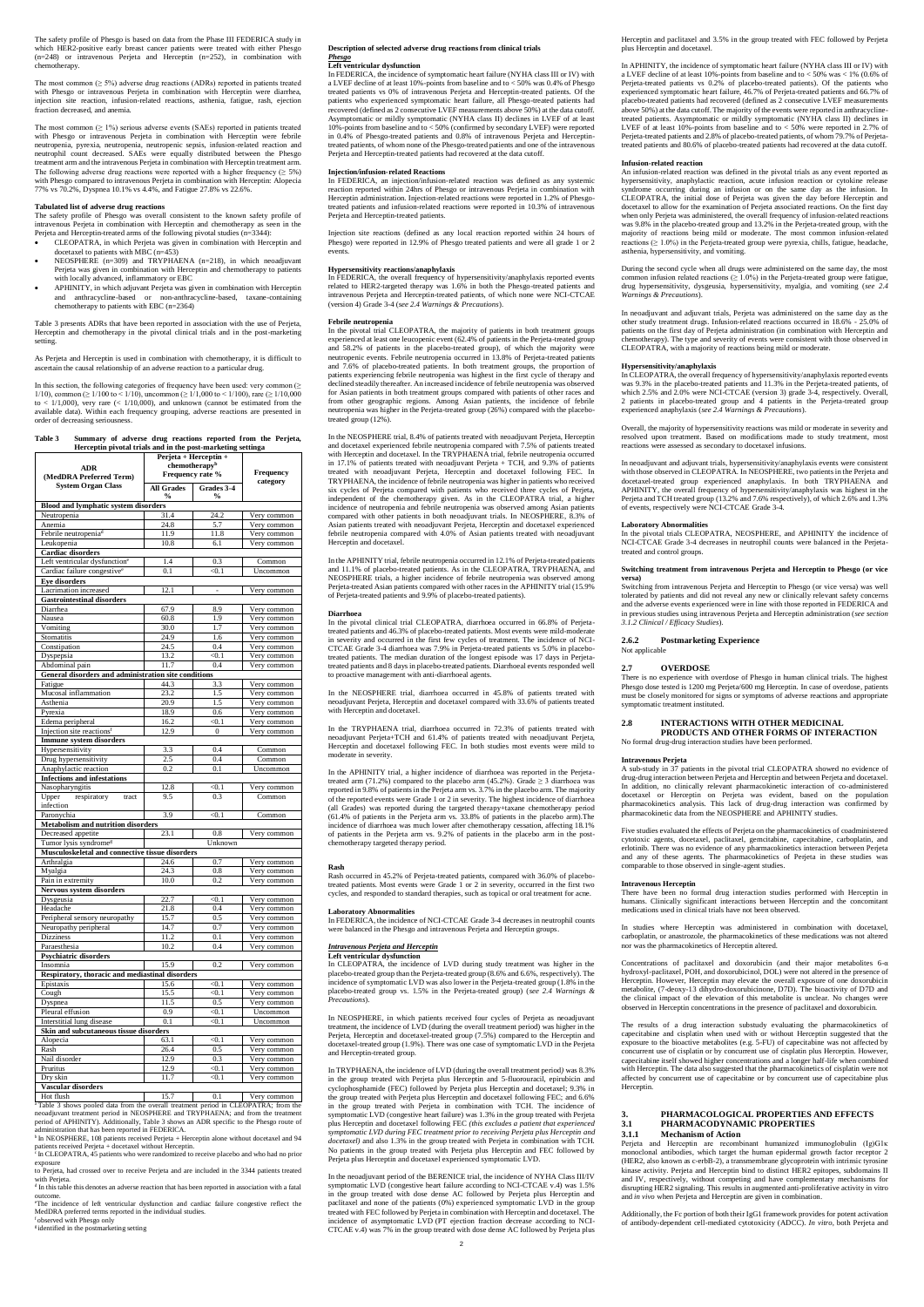Herceptin ADCC are exerted preferentially on HER2-overexpressing cancer cells compared with cancer cells that do not overexpress HER2.

This section presents the clinical experience from Phesgo and intravenous Perjeta in combination with Herceptin patients with HER2-positive early and metastatic breast cancer. HER2 overexpression in all trials outlined below was determined at a central laboratory and defined as a score of  $3+$  by IHC or an ISH amplification ratio  $\geq 2.0$ .

#### **3.1.2 Clinical / Efficacy Studies**

#### *Early Breast Cancer*

#### *Fixed-dose combination of Perjeta and Herceptin [Phesgo]* **FEDERICA WO40324**

- $\bullet$  4 cycles of doxorubicin (60 mg/m<sup>2</sup>) and cyclophosphamide (600 mg/m<sup>2</sup>) every 2 weeks followed by paclitaxel (80 mg/m<sup>2</sup>) weekly for 12 weeks
- $\bullet$  4 cycles of doxorubicin (60 mg/m<sup>2</sup>) and cyclophosphamide (600 mg/m<sup>2</sup>) every 3 weeks followed by 4 cycles of docetaxel (75 mg/m<sup>2</sup> for the first cycle and then 100 mg/m<sup>2</sup> at subsequent cycles at the investigator's discretion) every 3 weeks

FEDERICA is an open-label, multicenter, randomized study conducted in 500 patients with HER2-positive early breast cancer that is operable or locally advanced (including inflammatory) breast cancer with a tumor size > 2 cm or node-positive in the neoadjuvant and adjuvant setting. Patients were randomized to receive 8 cycles of neoadjuvant chemotherapy with concurrent administration of 4 cycles of either Phesgo or intravenous Perjeta and Herceptin during cycles 5-8. Investigators selected one of two of the following neoadjuvant chemotherapy regimens for individual patients:

Following surgery, patients continued therapy with Phesgo or intravenous Perjeta and Herceptin as treated prior to surgery, for an additional 14 cycles, to complete 18 cycles of HER2-targeted therapy. Patients also received adjuvant radiotherapy and endocrine therapy as per local practice. In the adjuvant setting, substitution of intravenous Herceptin for subcutaneous Herceptin SC was permitted at investigator discretion. HER2-targeted therapy was administered every 3 weeks according to Table 4 as follows:

<sup>1</sup> Confidence interval for one sample binomial using Pearson-Clopper method <sup>2</sup> Hauck-Anderson continuity correction has been used in this calculation

| Table 4<br>Dosing and administration of Phesgo, intravenous Perjeta, |  |  |
|----------------------------------------------------------------------|--|--|
|----------------------------------------------------------------------|--|--|

| intravenous Herceptin, and subcutaneous Herceptin |                        |                  |                                 |  |  |  |  |  |
|---------------------------------------------------|------------------------|------------------|---------------------------------|--|--|--|--|--|
| <b>Medication</b>                                 | <b>Administration</b>  | Dose             |                                 |  |  |  |  |  |
|                                                   |                        | Loading          | <b>Maintenance</b>              |  |  |  |  |  |
| Phesgo                                            | Subcutaneous injection | 1200 mg/600 mg   | $600 \text{ mg}/600 \text{ mg}$ |  |  |  |  |  |
| Perjeta                                           | Intravenous infusion   | 840 mg           | $420$ mg                        |  |  |  |  |  |
| Herceptin                                         | Intravenous infusion   | $8$ mg/kg        | $6 \text{ mg/kg}$               |  |  |  |  |  |
| Herceptin                                         | Subcutaneous injection | $600 \text{ mg}$ |                                 |  |  |  |  |  |

FEDERICA was designed to demonstrate non-inferiority of the Perjeta Cycle 7 (i.e., pre-dose Cycle 8) serum C<sub>trough</sub> of Perjeta within Phesgo compared with intravenous Perjeta (primary endpoint). Additional secondary endpoints included non-inferiority of the Cycle 7 serum Herceptin Ctrough of Herceptin within Phesgo compared with intravenous Herceptin, efficacy [total pathological complete response (tpCR)], and safety outcomes. Demographics were well balanced between the two treatment arms and the median age of patients treated in the study was 51 years. The majority of patients had hormone receptor-positive disease (61.2%), node-positive disease (57.6%), and were Caucasian (65.8%).

Non-inferiority of the Perjeta and Herceptin exposure from Phesgo was demonstrated (*see 3.2 Pharmacokinetic properties*). The analysis of secondary efficacy endpoint, tpCR, defined as an absence of invasive disease in the breast and axilla (ypT0/is, ypN0), is shown in Table 5.

**Table 5 Summary of total pathological Complete Response (tpCR)**

|                                         | Phesgo<br>$(n=248)$ | <b>Intravenous</b><br>Perjeta $+$ |
|-----------------------------------------|---------------------|-----------------------------------|
|                                         |                     | Herceptin $(n=252)$               |
| tpCR $(vpT0/is, vpN0)$                  | 148 (59.7%)         | 150 (59.5%)                       |
| Exact 95% CI for tpCR Rate <sup>1</sup> | (53.28, 65.84)      | (53.18, 65.64)                    |
| Difference in tpCR rate (SC)            |                     | 0.15                              |
| minus IV arm)                           |                     |                                   |
| 95% CI for the difference in            |                     | $-8.67$ to 8.97                   |
| $to CR2$ rate                           |                     |                                   |

### *Intraveneous Perjeta and Herceptin Neoadjuvant Treatment* **NEOSPHERE (WO20697)**

NEOSPHERE is a multicenter, randomized Phase II clinical trial conducted in 417 patients with operable, locally advanced, or inflammatory HER2-positive breast cancer (T2-4d) who were scheduled for neoadjuvant therapy. Patients were randomized to receive one of four neoadjuvant regimens prior to surgery as follows: Herceptin plus docetaxel, Perjeta plus Herceptin and docetaxel, Perjeta plus Herceptin, or Perjeta plus docetaxel. Randomization was stratified by breast cancer type (operable, locally

advanced, or inflammatory) and estrogen (ER) or progesterone (PgR) positivity.

Perjeta and Herceptin were administered intravenously as outlined in Table 4 for 4 cycles. Following surgery all patients received three cycles of 5-Fluorouracil (600 mg/m<sup>2</sup>), epirubicin (90 mg/m<sup>2</sup>), cyclophosphamide (600 mg/m<sup>2</sup>) (FEC) given intravenously every three weeks and Herceptin administered intravenously every three weeks to complete one year of therapy. Patients in the Perjeta plus Herceptin and docetaxel arm received docetaxel every three weeks for four cycles prior to FEC after surgery so that all patients received equivalent cumulative doses of the chemotherapeutic agents and Herceptin.

Response<sup>5</sup>  $(79.8\%)$   $(88.1\%)$   $(67.6\%)$   $(71.4\%)$   $(91.8\%)$   $(94.7\%)$   $(89.6\%)$ <br>**Key to abbreviations (Table 6**): T: Herceptin; D: docetaxel; Ptz: Perjeta; FEC: 5-fluorouracil, epirubicin, cyclophosphamide; TCH: docetax 1. 95% CI for one sample binomial using Pearson-Clopper method.

The primary endpoint of the study was pathological complete response (pCR) rate in the breast (ypT0/is). Secondary efficacy endpoints were clinical response rate, breast conserving surgery rate (T2-3 only), disease-free survival (DFS), and PFS. Additional exploratory pCR rates included nodal status (ypT0/isN0 and ypT0N0).

4. p-value from Cochran-Mantel-Haenszel test, with Simes multiplicity adjustment 5. Clinical response represents patients with a best overall response of CR or PR during the neoadjuvant period (in the primary breast lesion)

Demographics were well balanced [median age was 49-50 years old, the majority were Caucasian (71%)] and all were female. Overall 7% of patients had inflammatory breast cancer, 32% had locally advanced breast cancer and 61% had operable breast cancer. Approximately half the patients in each treatment group had hormone receptor-positive disease (defined as ER positive and/or PgR positive).

Perjeta and Herceptin were administered intravenously as outlined in Table 4. Doxorubicin 60 mg/m<sup>2</sup> IV and cyclophosphamide 600 mg/m<sup>2</sup> IV were administered every 2 weeks (ddAC) for four cycles (Cycles 1-4) with G-CSF (granulocyte colony stimulating factor) support at investigator discretion, followed by paclitaxel 80 mg/m<sup>2</sup> IV weekly for 12 weeks (Cycles 5-8), with Perjeta and Herceptin every 3 weeks during Cycles 5-8 (from the start of paclitaxel; four cycles of Perjeta and Herceptin in total during the neoadjuvant period). 5-Fluorouracil (500 mg/m<sup>2</sup>), epirubicin (100 mg/m<sup>2</sup>), cyclophosphamide (600 mg/m<sup>2</sup>) were given intravenously every three weeks for 4 cycles. Docetaxel was given at an initial dose of 75 mg/m<sup>2</sup> IV infusion every three weeks with the option to escalate to  $100 \text{ mg/m}^2$  at the investigator's discretion if the initial dose was well tolerated. Following surgery all patients received Perjeta and Herceptin which were administered intravenously every 3 weeks, to complete one year of therapy.

The efficacy results are summarized in Table 6. A statistically significant and clinically meaningful improvement in pCR rate (ypT0/is) was observed in patients receiving Perjeta plus Herceptin and docetaxel compared to patients receiving Herceptin and docetaxel (45.8% vs 29.0%, p value  $= 0.0141$ ). A consistent pattern of results was observed regardless of pCR definition.

Pathological complete response (pCR) rates as well as the magnitude of improvement with Perjeta were lower in the subgroup of patients with hormone receptor-positive tumors than in patients with hormone receptor-negative tumors (5.9% to 26.0% and 27.3% to 63.2%, respectively).

Demographics of the patients were well balanced between the groups. The median age of the patients was 49 years, the majority of patients were Caucasian (83%) and all but one patient was female. Approximately two-thirds of patients  $(64.3\%$  [n = 128] in Cohort A and  $61.7\%$  [n = 124] in Cohort B) had hormone receptor-positive disease.

#### **TRYPHAENA (BO22280)**

High pCR rates were observed in both treatment arms, with pCR (ypT0/is ypN0) rates of 61.8% in Cohort A and 60.7% in Cohort B. A consistent pattern of results was observed regardless of pCR definition. pCR rates were lower in the subgroup of patients with hormone receptor-positive tumors than in patients with hormone receptor-negative tumors in both Cohorts (51.6% to 81.5% and 57.3% to 68.0% respectively).

TRYPHAENA is a multicenter, randomized Phase ll clinical study conducted in 225 patients with HER2-positive locally advanced, operable, or inflammatory (T2-4d) breast cancer. Patients were randomized to receive one of three neoadjuvant regimens prior to surgery as follows: 3 cycles of FEC followed by 3 cycles of docetaxel all in combination with Perjeta and Herceptin, 3 cycles of FEC alone followed by 3 cycles of docetaxel and Herceptin in combination with Perjeta, or 6 cycles of TCH in combination with Perjeta. Randomization was stratified by breast cancer type (operable, locally advanced, or inflammatory) and ER and /or PgR positivity.

Perjeta and Herceptin were administered intravenously as outlined in Table 4. 5- Fluorouracil (500 mg/m<sup>2</sup>), epirubicin (100 mg/m<sup>2</sup>), cyclophosphamide (600 mg/m<sup>2</sup>) were given intravenously every three weeks for 3 cycles. Docetaxel was given as an initial dose of 75 mg/m<sup>2</sup> IV infusion every three weeks with the option to escalate to 100 mg/m<sup>2</sup> at the investigator's discretion if the initial dose was well tolerated. However, in the Perjeta in combination with TCH arm, docetaxel was given intravenously at  $75 \text{ mg/m}^2$  and no escalation was permitted and carboplatin (AUC 6) was given intravenously every three weeks. Following surgery all patients received Herceptin to complete one year of therapy, which was administered intravenously every 3 weeks.

Demographics were well balanced between the two treatment arms. The median age was 51 years, and over 99% of patients were female. The majority of patients had nodepositive (63%) and/or hormone receptor-positive disease (64%), and were Caucasian  $(71\%)$ 

The primary endpoint of this study was cardiac safety during the neoadjuvant treatment period of the study (*see 2.6 Undesirable Effects*). Secondary efficacy endpoints were pCR rate in the breast (ypT0/is), DFS, PFS and OS.

Demographics were well balanced (median age was 49-50 years old, the majority were Caucasian (77%)) and all were female. Overall 6% of patients had inflammatory breast cancer, 25% had locally advanced breast cancer and 69% had operable breast cancer, with approximately half the patients in each treatment group had ER-positive and/or PgR-positive disease.

High pCR rates were observed in all 3 treatment arms (see Table 6). A consistent pattern of results was observed regardless of pCR definition. pCR rates were lower in the subgroup of patients with hormone receptor-positive tumors than in patients with hormone receptor-negative tumors (46.2% to 50.0% and 65.0% to 83.8% respectively).

| Table 6 | NEOSPHERE (WO20697) and TRYPHAENA (BO22280): Summary |
|---------|------------------------------------------------------|
|         | of Efficacy (ITT population)                         |

|                                                                        |                                     | NEOSPHERE (WO20697)                 |                                       | TRYPHAENA (BO22280)                 |                                             |                                     |                                     |  |
|------------------------------------------------------------------------|-------------------------------------|-------------------------------------|---------------------------------------|-------------------------------------|---------------------------------------------|-------------------------------------|-------------------------------------|--|
| Parameter                                                              | $T+D$<br>$N = 107$                  | $Ptz+T+$<br>D<br>$N = 107$          | $Ptz+T$<br>$N = 107$                  | $Ptz+D$<br>$N=96$                   | $Ptz+T+F$<br>EC/<br>$Ptz+T+$<br>D<br>$N=73$ | FEC/<br>$Ptz+T+$<br>D<br>$N = 75$   | $Ptz+TC$<br>H<br>$N=77$             |  |
| ypT0/is<br>$n$ (%)<br>$[95\% \text{ CI}]$ <sup>1</sup>                 | 31<br>$(29.0\%)$<br>120.6:<br>38.51 | 49<br>$(45.8\%)$<br>136.1:<br>55.71 | 18<br>$(16.8\%)$<br>10.3:<br>$25.3$ ] | 23<br>$(24.0\%)$<br>[15.8]<br>33.71 | 45<br>$(61.6\%)$<br>[49.5:<br>72.81         | 43<br>(57.3%)<br>[45.4]<br>68.7]    | 51<br>$(66.2\%)$<br>[54.6;<br>76.61 |  |
| Difference<br>pCR<br>in<br>rates <sup>2</sup><br>$[95\% \text{ CI}]^3$ |                                     | $+16.8%$<br>[3.5]<br>30.11          | $-12.2%$<br>$[-23.8:-$<br>0.51        | $-21.8%$<br>$[-35.1; -]$<br>8.5]    | <b>NA</b>                                   | NA                                  | NA                                  |  |
| p-value<br>(with<br>Simes corr.<br><b>CMH</b><br>for<br>$test)^4$      |                                     | 0.0141<br>(vs.<br>$T+D$             | 0.0198<br>(vs.<br>$T+D$               | 0.0030<br>(vs)<br>$Ptz+T+$<br>D)    | <b>NA</b>                                   | NA                                  | NA                                  |  |
| ypT0/is N0<br>n(%)                                                     | 23<br>(21.5%)                       | 42<br>$(39.3\%)$                    | 12<br>$(11.2\%)$                      | 17<br>$(17.7\%)$                    | 41<br>$(56.2\%)$                            | 41<br>$(54.7\%)$                    | 49<br>$(63.6\%)$                    |  |
| [95% CI]                                                               | [14.1;<br>30.51                     | [30.3;<br>49.21                     | [5.9;<br>18.81                        | [10.7;<br>26.81                     | [44.1;<br>67.81                             | [42.7;<br>66.21                     | [51.9;<br>74.31                     |  |
| ypT0 N0<br>n(%)<br>[95% CI]                                            | 13<br>$(12.1\%)$<br>[6.6;<br>19.91  | 35<br>(32.7%)<br>[24.0;<br>42.51    | 6<br>$(5.6\%)$<br>[2.1;<br>11.81      | 13<br>$(13.2\%)$<br>[7.4]<br>22.01  | 37<br>$(50.7\%)$<br>[38.7;<br>$62.6$ ]      | 34<br>$(45.3\%)$<br>[33.8;<br>57.3] | 40<br>$(51.9\%)$<br>[40.3;<br>63.51 |  |
| Clinical<br>$R$ enonse <sup>5</sup>                                    | 79<br>(79.8%)                       | 89<br>(88106)                       | 69<br>$(67, 6\%)$                     | 65<br>$(71.4%$ )                    | 67<br>(91.8%                                | 71<br>(94.7%                        | 69<br>(89.6%)                       |  |

Patients' physical function, global health status and diarrhea scores showed a clinically meaningful change during chemotherapy in both treatment arms. The mean decrease from baseline at that time for physical function was -10.7 (95% CI-11.4, -10.0) in the Perjeta-arm and -10.6 (95% -11.4, -9.9) in the placebo arm; global health status was - 11.2 (95% CI -12.2, -10.2) in the Perjeta-arm and -10.2 (95% CI -11.1,-9.2) in the placebo arm. Change in diarrhea symptoms increased to +22.3 (95% CI 21.0, 23.6) in the Perieta-arm versus  $+9.2$  (95% CI 8.2, 10.2) in the placebo arm.

2. Treatment Ptz+T+D and Ptz+T are compared with T+D, while Ptz+D is compared with Ptz+T+D

3. Approximate 95% CI for difference of two rates using Hauck-Anderson method.

#### **BERENICE (WO29217)**

BERENICE is a non-randomized, open-label, multicenter, multinational, Phase II trial conducted in 401 patients with HER2-positive locally advanced, inflammatory, or earlystage HER2-positive breast cancer.

The BERENICE study included two parallel groups of patients. Patients considered suitable for neoadjuvant treatment with Herceptin plus anthracycline/taxane-based chemotherapy were allocated to receive one of the two following regimens prior to surgery as follows:

Cohort A - 4 cycles of two-weekly doxorubicin and cyclophosphamide (dose dense AC) followed by 4 cycles of Perjeta in combination with Herceptin and paclitaxel

Cohort B - 4 cycles of FEC followed by 4 cycles of Perjeta in combination with Herceptin and docetaxel.

The primary endpoint of this study was cardiac safety during the neoadjuvant treatment period of the study (*see 2.6 Undesirable Effects*). Key secondary endpoints at the time of primary analysis were neoadjuvant safety and pCR rate in the breast and nodes (i.e. ypT0/is ypN0). Long-term clinical and safety outcomes will also be assessed (IDFS, EFS and OS, not yet available).

#### *Adjuvant Treatment* **APHINITY (BO25126)**

APHINITY is a multicenter, randomized, double-blind, placebo-controlled Phase III trial conducted in 4804 patients with HER2-positive early breast cancer who had their primary tumor excised prior to randomization. Patients were then randomized to receive Perjeta or placebo, in combination with adjuvant Herceptin and chemotherapy. Investigators selected one of the following anthracycline-based or non-anthracyclinebased chemotherapy regimens for individual patients:

- 3 or 4 cycles of FEC or 5-fluorouracil, doxorubicin and cyclophosphamide (FAC), followed by 3 or 4 cycles of docetaxel or 12 cycles of weekly paclitaxel
- 4 cycles of AC or EC, followed by 3 or 4 cycles of docetaxel or 12 cycles of weekly paclitaxel
- 6 cycles of docetaxel in combination with carboplatin

Perjeta and Herceptin were administered intravenously as outlined in Table 4 starting on Day 1 of the first taxane-containing cycle, for a total of 52 weeks (maximum 18 cycles) or until recurrence, withdrawal of consent or unmanageable toxicity. Standard doses of 5-fluorouracil, epirubicin, doxorubicin, cyclophosphamide, docetaxel, paclitaxel and carboplatin were administered. After completion of chemotherapy, patients received radiotherapy and/or hormone therapy as per local clinical standard.

The primary endpoint of the study was invasive disease-free survival (IDFS), defined as the time from randomization to first occurrence of ipsilateral local or regional invasive breast cancer recurrence, distant recurrence, contralateral invasive breast cancer, or death from any cause.

After a median follow-up to 45.4 months, the APHINITY study demonstrated 19% (hazard ratio  $[HR] = 0.81$ ) reduction in risk of recurrence or death in patients randomized to receive Perjeta compared with patients randomized to receive placebo.

The efficacy results from the APHINITY trial are summarized in Table 7 and in Figures 1 and 2.

#### **Table 7 Overall Efficacy (ITT Population)**

|                                                                                        | Perjeta +                           | Placebo +         |  |  |  |  |
|----------------------------------------------------------------------------------------|-------------------------------------|-------------------|--|--|--|--|
|                                                                                        | Herceptin +                         | Herceptin +       |  |  |  |  |
|                                                                                        | chemotherapy                        | chemotherapy      |  |  |  |  |
|                                                                                        | $N = 2400$                          | $N = 2404$        |  |  |  |  |
| <b>Primary Endpoint</b>                                                                |                                     |                   |  |  |  |  |
| <b>Invasive Disease Free Survival (IDFS)</b>                                           |                                     |                   |  |  |  |  |
| Number (%) of patients with event                                                      | $171(7.1\%)$                        | 210 (8.7%)        |  |  |  |  |
| HR [95% CI]                                                                            | $0.81$ [0.66, 1.00]                 |                   |  |  |  |  |
| p-value (Log-Rank test, stratified <sup>2</sup> )                                      | 0.0446                              |                   |  |  |  |  |
| 3 year event-free rate <sup>3</sup> [95% CI]                                           | 94.1 [93.1, 95.0]                   | 93.2 [92.2, 94.3] |  |  |  |  |
| Secondary Endpoints <sup>1</sup>                                                       |                                     |                   |  |  |  |  |
| IDFS including second primary non-                                                     |                                     |                   |  |  |  |  |
| breast cancer                                                                          |                                     |                   |  |  |  |  |
| Number (%) of patients with event                                                      | 189 (7.9%)                          | 230 (9.6%)        |  |  |  |  |
| HR [95% CI]                                                                            | $0.82$ [0.68, 0.99]                 |                   |  |  |  |  |
| p-value (Log-Rank test, stratified <sup>2</sup> )                                      | 0.0430                              |                   |  |  |  |  |
| 3 year event-free rate <sup>3</sup> [95% CI]                                           | 93.5 [92.5, 94.5] 92.5 [91.4, 93.6] |                   |  |  |  |  |
| <b>Disease Free Survival (DFS)</b>                                                     |                                     |                   |  |  |  |  |
| Number (%) of patients with event                                                      | $192(8.0\%)$                        | 236 (9.8%)        |  |  |  |  |
| HR [95% CI]                                                                            | $0.81$ [0.67, 0.98]                 |                   |  |  |  |  |
| p-value (Log-Rank test, stratified <sup>2</sup> )                                      | 0.0327                              |                   |  |  |  |  |
| 3 year event-free rate <sup>3</sup> [95% CI]                                           | 93.4 [92.4, 94.4]                   | 92.3 [91.2, 93.4] |  |  |  |  |
| Overall Survival (OS) <sup>4</sup>                                                     |                                     |                   |  |  |  |  |
| Number (%) of patients with event                                                      | 80 (3.3%)                           | 89 (3.7%)         |  |  |  |  |
| HR [95% CI]                                                                            | 0.89 [0.66, 1.21]                   |                   |  |  |  |  |
| p-value (Log-Rank test, stratified <sup>2</sup> )                                      | 0.4673                              |                   |  |  |  |  |
| 3 year event-free rate <sup>3</sup> [95% CI]                                           | 97.7 [97.0, 98.3] 97.7 [97.1, 98.3] |                   |  |  |  |  |
| <b>Recurrence Free Interval (RFI)</b>                                                  |                                     |                   |  |  |  |  |
| Number (%) of patients with event                                                      | 138 (5.8%)                          | 173 (7.2%)        |  |  |  |  |
| HR [95% CI]                                                                            | 0.79 [0.63, 0.99]                   |                   |  |  |  |  |
| p-value (Log-Rank test, stratified <sup>2</sup> )                                      | 0.0430                              |                   |  |  |  |  |
| 3 year event-free rate <sup>3</sup> [95% CI]                                           | 95.2 [94.3, 96.1] 94.3 [93.3, 95.2] |                   |  |  |  |  |
| Distant recurrence-free interval (DRFI)                                                |                                     |                   |  |  |  |  |
| Number (%) of patients with event                                                      | $119(5.0\%)$                        | $145(6.0\%)$      |  |  |  |  |
| HR [95% CI]                                                                            | $0.82$ [0.64, 1.04]                 |                   |  |  |  |  |
| p-value (Log-Rank test, stratified <sup>2</sup> )                                      | 0.1007                              |                   |  |  |  |  |
| 3 year event-free rate <sup>3</sup> [95% CI]                                           | 95.7 [94.9, 96.5] 95.1 [94.3, 96.0] |                   |  |  |  |  |
| Key to abbreviations (Table 7): ITT: Intent-to-treat; HR: Hazard Ratio; CI: Confidence |                                     |                   |  |  |  |  |

Intervals

1. Hierarchical testing applied for all secondary endpoints with the exception of RFI and DRFI. 2. All analyses stratified by nodal status, protocol version, central hormone receptor status, and adjuvant chemotherapy regimen.

3. 3-year event-free rate derived from Kaplan-Meier estimates 4. Data from first interim analysis

#### **Figure 1 Kaplan-Meier curve of invasive disease free survival**



Pla = placebo; Ptz = Perjeta; T = Herceptin

The estimate of IDFS at 4-years was 92.3% in the Perjeta-treated group versus 90.6% in the placebo-treated group. At the time of the estimate the median follow-up was 45.4 months.

#### *Results of Subgroup Analysis*

Consistent results were observed across the majority of pre-specified patient subgroups. The benefits of Perjeta were more apparent for patients in certain high risk groups, notably patients with node-positive or hormone receptor-negative disease (see Figure 2 below).

#### **Figure 2 Forest Plot of invasive disease free survival by subgroup**

|                                                                                                          |                                               | No. of Events/No. of Patients                   | <b>Hazard Ratio</b>                                                                                          |
|----------------------------------------------------------------------------------------------------------|-----------------------------------------------|-------------------------------------------------|--------------------------------------------------------------------------------------------------------------|
| Subgroup                                                                                                 | $Ptz + T + Chemo$                             | $Pla + T + Chemo$                               | (95% CI)                                                                                                     |
| All patients                                                                                             | 171/2400                                      | 210/2404                                        | $0.82(0.67 - 1.00)$                                                                                          |
| <b>Nodal status</b><br>0 positive nodes<br>≥1 positive nodes                                             | 32/897<br>139/1503                            | 29/902<br>181/1502                              | 1.13(0.68-1.86)<br>$0.77(0.62 - 0.96)$                                                                       |
| Adjuvant chemotherapy regimen<br>Anthracycline<br>Non-anthracycline                                      | 139/1865<br>32/535                            | 171/1877<br>39/527                              | $0.82(0.66 - 1.03)$<br>$0.82(0.51 - 1.31)$                                                                   |
| Central hormone receptor status<br>Positive (ER- and/or PgR-positive)<br>Negative (ER- and PgR-negative) | 100/1536<br>71/864                            | 119/1546<br>91/858                              | $0.86(0.66 - 1.13)$<br>$0.76(0.56 - 1.04)$                                                                   |
| Region<br><b>LISA</b><br>Canada/W Europe/Aus-NZ/SA<br>Eastern Europe<br>Asia-Pacific<br>Latin America    | 13/298<br>93/1294<br>17/200<br>42/550<br>6/60 | 20/294<br>101/1289<br>28/200<br>50.557<br>11/64 | $0.66(0.33 - 1.32)$<br>$0.93(0.70 - 1.23)$<br>$0.61(0.33 - 1.11)$<br>$0.85(0.56 - 1.28)$<br>0.59 (0.22-1.61) |
| Menopausal status at screening<br>Pre-mencoausal<br>Post-menopausal                                      | 93/1152<br><b>78/1242</b>                     | 96/1173<br>113/1220                             | $0.99(0.75 - 1.32)$<br>$0.68(0.51 - 0.91)$                                                                   |
| Age group (years)<br>$-85$<br>265                                                                        | 147/2085<br>24/315                            | 176/2111<br>34/293                              | $0.85(0.68 - 1.05)$<br>$0.70(0.41 - 1.17)$                                                                   |
| <b>Histological grade</b><br>Grade 1<br>Grade 2<br>Grade 3                                               | 2/53<br>43/768<br>118/1492                    | 3/42<br>64/761<br>136/1505                      | $0.50(0.08 - 3.03)$<br>$0.67(0.45 - 0.99)$<br>$0.88(0.69 - 1.13)$                                            |
| Surgery type for primary tumor<br>Breast-conserving<br>Mastectomy                                        | 52/1118<br>119/1280                           | 66/1076<br>144/1327                             | $0.75(0.52 - 1.08)$<br>$0.88(0.69 - 1.12)$                                                                   |
| Tumor size (cm)<br>$\mathbf{r}$<br>$2 - 5$<br>in.                                                        | 41/977<br>108/1273<br>22/147                  | 64/044<br>115/1283<br>31/174                    | $0.62(0.42 - 0.92)$<br>$0.96(0.74 - 1.24)$<br>$0.85(0.49 - 1.47)$                                            |
| Race<br>White<br>Black<br>Asian<br>Other                                                                 | 118/1705<br>1/32<br>45/590<br>6/66            | 141/1694<br>241<br>54/598<br>12/69              | $0.84(0.66 - 1.07)$<br>$0.77(0.07 - 8.49)$<br>$0.85(0.57 - 1.26)$<br>$0.52(0.19 - 1.38)$                     |
|                                                                                                          |                                               |                                                 |                                                                                                              |

Pla = placebo; Ptz = Perjeta; T = Herceptin

Estimates of IDFS rates in the node positive subgroup were 92.0% versus 90.2% at 3 years and 89.9% vs. 86.7% at 4 years in Perjeta-treated patients versus the placebotreated patients, respectively. In the node negative subgroup estimates of IDFS rates were 97.5% versus 98.4% at 3 years and 96.2% versus 96.7% at 4 years in Perjetatreated patients versus placebo-treated patients, respectively.

In the hormone receptor-positive subgroup estimates of IDFS were 94.8% versus 94.4% at 3 years and 93.0% versus 91.6% at 4 years in Perjeta-treated patients versus placebotreated patients, respectively. In the hormone receptor-negative subgroup estimates of IDFS rates were 92.8% versus 91.2% at 3 years and 91.0% versus 88.7% at 4 years in Perjeta-treated patients versus placebo-treated patients, respectively.

#### *Patient Reported Outcomes (PRO)*

Secondary endpoints included the assessment of patient-reported global health status, role and physical function, and treatment symptoms using the EORTC QLQ-C30 and EORTC QLQ-BR23 questionnaires. In the analyses of patient-reported outcomes, a 10 point difference was considered clinically meaningful.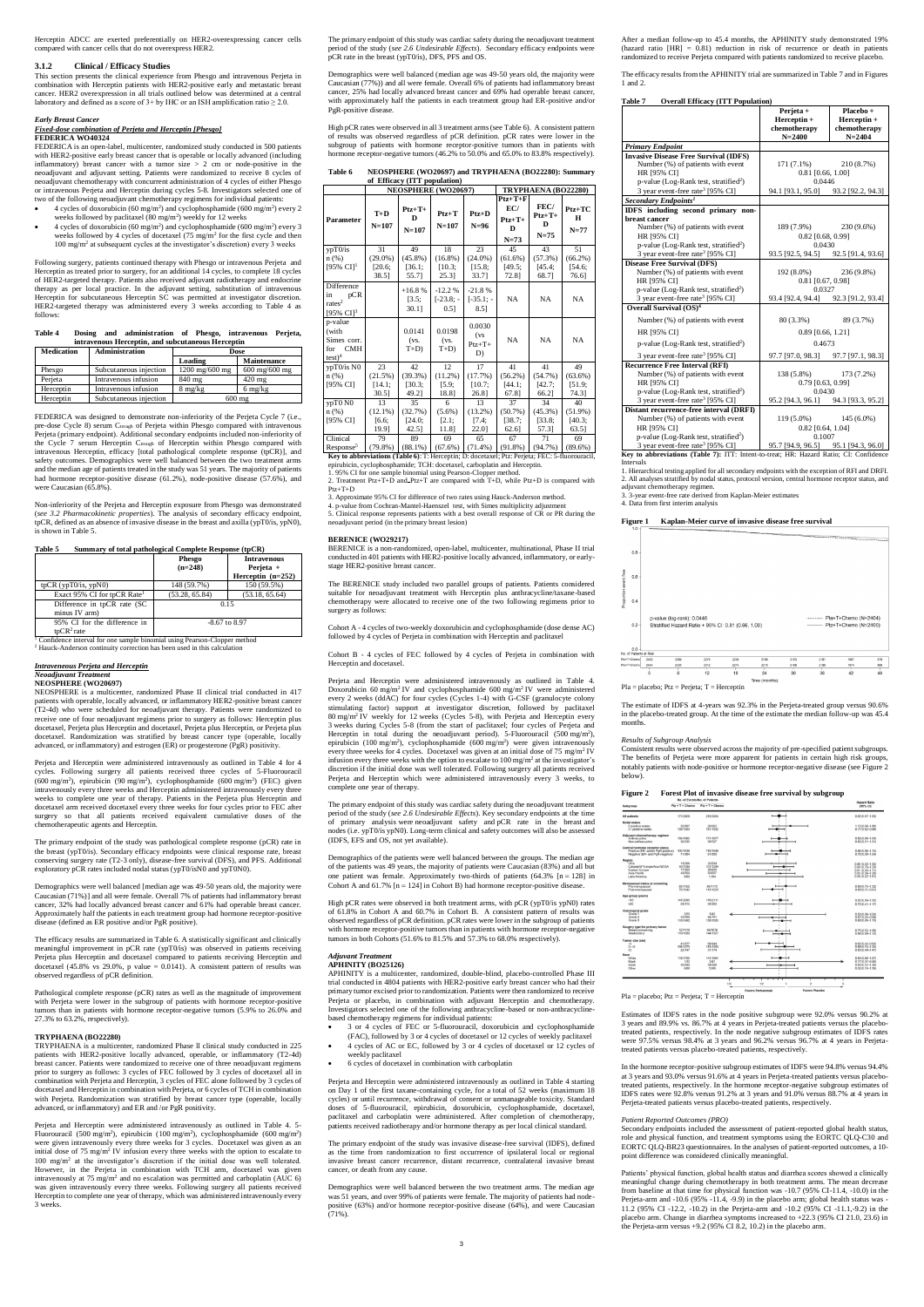Thereafter in both arms, physical function and global health status scores returned to baseline levels during targeted treatment. Diarrhea symptoms returned to baseline after HER2 therapy in the Perjeta-arm. The addition of Perjeta to Herceptin plus chemotherapy did not affect patients' overall role function over the course of the study.

#### *Metastatic Breast Cancer*

#### **CLEOPATRA (WO20698)**

CLEOPATRA is a multicenter, randomized, double-blind, placebo-controlled Phase III clinical trial conducted in 808 patients with HER2-positive metastatic or locally recurrent unresectable breast cancer who have not received previous anti-HER2 therapy or chemotherapy for their metastatic disease. Patients were randomized 1:1 to receive placebo plus Herceptin and docetaxel (placebo-treated) or Perjeta plus Herceptin and docetaxel (Perjeta-treated). Randomization was stratified by prior treatment status (de novo or prior adjuvant / neoadjuvant therapy) and geographic region (Europe, North America, South America and Asia). Patients with prior adjuvant or neoadjuvant therapy were required to have a disease-free interval of at least 12 months before enrolment into the trial.

Perjeta and Herceptin were administered intravenously as outlined in Table 4. Patients were treated with Perjeta and Herceptin until disease progression, withdrawal of consent or unmanageable toxicity. Docetaxel was given as an initial dose of 75 mg/m<sup>2</sup> IV infusion every 3 weeks for at least 6 cycles. The dose of docetaxel could be escalated to 100 mg/m<sup>2</sup> at the investigator's discretion if the initial dose was well tolerated.

At the time of the primary analysis, the mean number of cycles of study treatment received was 16.2 in the placebo treatment group and 19.9 in the Perjeta-treated group.

The primary endpoint of the study was progression-free survival (PFS) as assessed by an independent review facility (IRF) and defined as the time from the date of randomization to the date of disease progression or death (from any cause) if the death occurred within 18 weeks of the last tumor assessment. Secondary efficacy endpoints were overall survival (OS), PFS (investigator-assessed), objective response rate (ORR), duration of response, and time to symptom progression according to the FACT B QoL questionnaire.

Demographics were well balanced (median age was 54 years old, the majority were Caucasian (59%) and all were female with the exception of 2 patients). Approximately half the patients in each treatment group had hormone receptor-positive disease (defined as estrogen receptor [ER] positive and/or progesterone receptor [PgR] positive) and approximately half of the patients in each treatment group had received prior adjuvant or neo-adjuvant therapy (192 patients [47.3%] in the placebo-treated group vs 184 patients [45.8%] Perjeta-treated group). At the time of the primary progression-free survival analysis, a total of 242 patients (59%) in the placebo-treated group and 191 patients (47.5%) in the Perjeta-treated group had IRF-confirmed progressive disease or had died within 18 weeks of their last tumor assessment.

> There was no statistically significant difference between treatment groups in Health Related Quality of Life as assessed by time to symptom progression on the FACTB TOI-PFB subscale, defined as a 5 point reduction in subscale score (HR =0.97, 95% CI =0.81; 1.16). In an exploratory analysis, patients treated with Perjeta in combination with Herceptin and docetaxel experienced a lower risk of symptom progression on the FACT-B breast cancer subscale (defined as a 2 point reduction in subscale score) compared to those treated with Herceptin and docetaxel alone (HR =0.78, 95% CI  $=0.65$ ; 0.94).

At the time of the primary analysis the CLEOPATRA study demonstrated a statistically significant improvement in IRF-assessed PFS (hazard ratio [HR] = 0.62, 95% CI = 0.51, 0.75, p<0.0001) in the Perjeta-treated group compared with the placebo-treated group, and an increase in median PFS of 6.1 months (median PFS of 12.4 months in the placebo-treated group vs 18.5 months in the Perjeta-treated group) (see Figure 3). The results for investigator-assessed PFS were comparable to those observed for IRFassessed PFS (median PFS was 12.4 months for placebo vs 18.5 months for Perjeta) (see Table 8). Consistent results were observed across pre-specified patient subgroups including the subgroups based on stratification factors of geographic region and prior adjuvant /neoadjuvant therapy or de novo metastatic breast cancer (see Figure 4).

The efficacy results from the CLEOPATRA trial are summarized in Table 8 below.

#### **Table 8 Summary of efficacy from CLEOPATRA study**

| <b>Parameter</b>                    | Placebo +<br>Herceptin | Perjeta +<br>Herceptin | <b>HR</b><br>(95% CI) | p-value  |
|-------------------------------------|------------------------|------------------------|-----------------------|----------|
|                                     | + docetaxel            | + docetaxel            |                       |          |
|                                     | $n=406$                | $n=402$                |                       |          |
| <b>Primary Endpoint</b>             |                        |                        |                       |          |
| <b>Progression-Free</b>             |                        |                        |                       |          |
| <b>Survival</b>                     |                        |                        |                       |          |
| (IRF review)                        |                        |                        |                       |          |
| No. of patients with                | 242 (59%)              | 191 (47.5%)            | 0.62                  | < 0.0001 |
| an event                            |                        |                        | [0.51; 0.75]          |          |
| Median months                       | 12.4                   | 18.5                   |                       |          |
| <b>Secondary Endpoints</b>          |                        |                        |                       |          |
| <b>Survival</b><br><b>Overall</b>   |                        |                        |                       |          |
| (Final analysis of                  |                        |                        |                       |          |
| OS)                                 |                        |                        |                       |          |
| No. of patients with                | 221 (54.4%)            | 168 (41.8%)            | 0.68                  | 0.0002   |
| an event*                           |                        |                        | [0.56; 0.84]          |          |
| Median months                       | 40.8                   | 56.5                   |                       |          |
| <b>Progression-Free</b>             |                        |                        |                       |          |
| <b>Survival</b>                     |                        |                        |                       |          |
| (investigator                       |                        |                        |                       |          |
| assessment)<br>No. of patients with | 250 (61.6%)            | 201 (50.0%)            | 0.65                  | < 0.0001 |
| an event                            |                        |                        | [0.54; 0.78]          |          |
| Median months                       | 12.4                   | 18.5                   |                       |          |
| Objective                           |                        |                        |                       |          |
| <b>Response</b><br>Rate             |                        |                        |                       |          |
| (ORR)                               |                        |                        |                       |          |
| No. of patients with                | 336                    | 343                    | Difference            | 0.0011   |
| an event                            |                        |                        | in ORR:               |          |
| Responders**                        | 233 (69.3 %)           | 275 (80.2 %)           | 10.8%                 |          |
| 95% CI for ORR                      | [64.1; 74.2]           | [75.6; 84.3]           | $[4.2, 17.5]$ %       |          |
| Complete response                   | $14(4.2\%)$            | $19(5.5\%)$            |                       |          |
| (CR)                                |                        |                        |                       |          |
| Partial<br>Response                 | 219 (65.2 %)           | 256 (74.6 %)           |                       |          |
| (PR)                                |                        |                        |                       |          |
| Stable disease (SD)                 | 70(20.8%)              | 50 (14.6 %)            |                       |          |
| Progressive disease                 | 28 (8.3 %)             | 13 (3.8 %)             |                       |          |
| (PD)                                |                        |                        |                       |          |
| of<br><b>Duration</b>               |                        |                        |                       |          |
| Response ^                          |                        |                        |                       |          |
| $n =$                               | 233                    | 275                    |                       |          |
| Median weeks                        | 54.1                   | 87.6                   |                       |          |

| Category<br>Subgroup                                                            |                                         |                     |   |   |   |                   | N                                    | Lower<br>confidence<br>limit     | Estimate                     | Upper<br>confidence<br>limit |
|---------------------------------------------------------------------------------|-----------------------------------------|---------------------|---|---|---|-------------------|--------------------------------------|----------------------------------|------------------------------|------------------------------|
| All                                                                             | All                                     | ــ                  |   |   |   |                   | 808                                  | 0.52                             | 0.63                         | 0.76                         |
| Prior<br><b>Treatment Status</b><br>De Novo<br>Adjuvant or Neo-Adjuvant Therapy |                                         |                     |   |   |   |                   | 432<br>376                           | 0.49<br>0.46                     | 0.63<br>0.61                 | 0.82<br>0.81                 |
| Region<br>Europe<br>North America<br>South America                              | Asia                                    |                     |   |   |   |                   | 306<br>135<br>114<br>253             | 0.53<br>0.31<br>0.27<br>0.48     | 0.72<br>0.51<br>0.46<br>0.68 | 0.97<br>0.84<br>0.78<br>0.95 |
| Age Group<br>$< 65$ years<br>> 65<br>< 75<br>$>$ = 75 years                     | years<br>years                          | <b>Installation</b> |   |   |   |                   | 681<br>127<br>789<br>19              | 0.53<br>0.31<br>$0.53$<br>$0.12$ | 0.65<br>0.52<br>0.64<br>0.55 | 0.80<br>0.86<br>0.78<br>2.54 |
| Race                                                                            | White<br><b>Black</b><br>Asian<br>Other | ---                 |   |   |   |                   | $\frac{480}{30}$<br>$\frac{261}{37}$ | 0.49<br>0.23<br>0.49<br>0.13     | 0.62<br>0.64<br>0.68<br>0.39 | 0.80<br>1.79<br>0.95<br>1.18 |
| Disease Type<br>Visceral Disease<br>Non-Visceral Disease                        |                                         |                     |   |   |   |                   | 630<br>178                           | 0.45<br>0.61                     | 0.55<br>0.96                 | $0.68$<br>$1.52$             |
| <b>ER/PgR Status</b><br>Positive<br>Negative<br>Unknown                         |                                         | -                   |   |   |   |                   | 388<br>408<br>12                     | 0.55<br>0.42<br>0.00             | 0.72<br>0.55<br>179E6        | 0.95<br>0.72<br>$\cdot$      |
| <b>HER2 IHC Status</b>                                                          | $3+$                                    |                     |   |   |   |                   | 721                                  | 0.49                             | 0.60                         | 0.74                         |
| <b>FISH Status</b><br><b>FISH Positive</b>                                      |                                         | <b>Installed</b>    |   |   |   |                   | 767                                  | 0.53                             | 0.64                         | 0.78                         |
|                                                                                 |                                         | 0                   | 1 | 2 | 3 | 4<br>Hazard ratio |                                      |                                  |                              |                              |

95% CI for Median [46;64] [71;106]

**\***Final analysis of overall survival, cutoff date 11 Feb 2014

\*\* Patients with best overall response of confirmed CR or PR by RECIST.

^ Evaluated in Patients with Best Overall Response of CR or PR Objective response rate and duration of response are based on IRF-assessed tumor assessments

> The PK results for the secondary endpoint, Herceptin Cycle 7 Ctrough (i.e., predose Cycle 8), showed non-inferiority of Herceptin within Phesgo (geometric mean 57.5 mcg/mL) compared to intravenous Herceptin (geometric mean 43.2 mcg/mL) with a geometric mean ratio of 1.33 (90% CI: 1.24–1.43).

**Figure 3 Kaplan-Meier curve of IRF-assessed progression-free survival**



#### **Figure 4 IRF assessed PFS by patient subgroup**

A population PK model with parallel linear and nonlinear elimination from the central compartment was constructed using pooled Herceptin PK data from the phase III study BO22227 (Hannah) of subcutaneous Herceptin vs. intravenous Herceptin, to describe the observed PK concentrations following intravenous Herceptin or subcutaneous Herceptin administration in HER2 positive EBC patients. The PK analysis using the

At the primary analysis of efficacy, an interim analysis of OS showed a strong trend suggestive of a survival benefit in favor of the Perjeta-treated group.

An interim analysis of OS performed one year after the primary analysis of efficacy, demonstrated a statistically significant OS benefit in favor of the Perjeta-treated group (HR 0.66, p = 0.0008 log-rank test). The median time to death was 37.6 months in the placebo-treated group but had not yet been reached in the Perjeta-treated group.

The final analysis of OS was performed when 389 patients had died (221 in the placebotreated group and 168 in the Perjeta-treated group). The statistically significant OS benefit in favor of the Perieta-treated group was maintained (HR 0.68,  $p = 0.0002 \log \frac{1}{2}$ rank test). The median time to death was 40.8 months in the placebo-treated group and 56.5 months in the Perjeta-treated group (see Table 8, Figure 5).

#### **Figure 5 Kaplan-Meier curve of overall survival**



D= docetaxel; HR= hazard ratio; Ptz= Perjeta; T= Herceptin

Based on population pharmacokinetic (PK) analysis, the clearance of Perjeta within Phesgo was  $0.163$  L/day and the elimination half-life ( $t_{1/2}$ ) was approximately 24.3 days.

Based on population pharmacokinetic (PK) analysis, the linear clearance of subcutaneous Herceptin was 0.111 L/day. Herceptin is estimated to reach concentrations that are  $\leq 1 \mu g/mL$  (approximately 3% of the population predicted C<sub>min,ss</sub>, or about 97% washout) in at least 95% patients 7 months after the last dose.

#### **PHranceSCa (MO40628)**

Study MO40628 investigated the safety of switching from intravenous Perjeta and Herceptin to Phesgo (and vice versa) with a primary objective to evaluate patient preference for Phesgo. A total of 160 patients included in this 2-arm, cross-over study: 80 patients were randomized to Arm A (3 cycles of intravenous Perjeta and Herceptin followed by 3 cycles of Phesgo) and 80 patients were randomized to Arm B (3 cycles of Phesgo followed by 3 cycles intravenous Perjeta and Herceptin). After that, patients could choose to continue their treatment with intravenous Perjeta and Herceptin or with Phesgo to complete a total of 18 cycles of HER2 targeted therapy.

> In a population pharmacokinetic analysis of subcutaneous and intravenous Hercentin. renal impairment was shown not to affect Herceptin disposition.

At primary analysis, 136 out of 160 patients (85%) reported preferring subcutaneous administration of Phesgo over intravenous Perjeta and Herceptin and the most common reason was that administration required less time in the clinic. 22 out of 160 patients (14%) reported preferring intravenous Perjeta and Herceptin over Phesgo and the most common reason was feels more comfortable during administration. Two out of 160 patients (1%) had no preference for the route of administration.

Among the patients in Arm A, the incidence of AEs was similar when switching from intravenous Perjeta and Herceptin to Phesgo. Within Arm A, the incidence of AEs during Cycles 1-3 (IV) was 77.5% compared to Cycles 4-6 (SC) which was 72.5%. Within Arm B, the incidence of AEs during Cycles 1-3 (SC) was 77.5% compared to Cycles 4-6 (IV) which was 63.8%. The total number of events was higher during Cycles 1-3 compared to Cycles 4-6, regardless of treatment administered.

#### **3.1.3 Immunogenicity**

As with all therapeutic proteins, there is the potential for immune response in patients treated with Phesgo.

Immunogenicity assay results are highly dependent on several factors including assay sensitivity and specificity, assay methodology, sample handling, timing of sample collection, concomitant medications and underlying disease. For these reasons, comparison of incidence of treatment-emergent antibodies to Phesgo with the incidence of antibodies to other products may be misleading.

In the FEDERICA study, the incidence of treatment-emergent anti-Perjeta and anti-Herceptin antibodies was 3% (7/237) and 0.4% (1/237), respectively, in patients treated with intravenous Perjeta and Herceptin.

The incidence of treatment-emergent anti-Perjeta, anti-Herceptin, and antivorhyaluronidase alfa antibodies was 4.8% (11/231), 0.9% (2/232), and 0.9% (2/225), respectively, in patients treated with Phesgo. The clinical relevance of the development of anti-Perjeta, anti-Herceptin or anti-vorhyaluronidase alfa antibodies after treatment

with Phesgo is unknown.

#### **3.2 PHARMACOKINETIC PROPERTIES**

Perjeta and Herceptin exposure following subcutaneous administration of Phesgo (1200 mg Perjeta/600 mg Herceptin loading dose followed by 600 mg Perjeta/600 mg Herceptin every 3 weeks) in the FEDERICA study is shown in Table 4. The pharmacokinetic (PK) results for the primary endpoint of Perjeta Cycle 7 Ctrough (i.e., pre-dose cycle 8), showed non-inferiority of Perjeta within Phesgo (geometric mean 88.7 mcg/mL) compared to intravenous Perjeta (geometric mean 72.4 mcg/mL) with a geometric mean ratio of 1.22 (90% CI: 1.14–1.31). The lower boundary of the two-sided 90% confidence interval for the geometric mean ratio of Perjeta within Phesgo and intravenous Perjeta was 1.14, i.e., greater than the predefined margin of 0.8.

A population PK model of Perjeta with linear elimination from the central compartment was constructed using pooled Perjeta within Phesgo and intravenous Perjeta PK data from FEDERICA to describe the observed Perjeta PK concentrations following subcutaneous Phesgo administration and intravenous Perjeta administration.

HANNAH population PK model demonstrated that there was no impact on the PK of Herceptin within Phesgo from Perjeta within Phesgo as consistent PK were observed between Herceptin within Phesgo and subcutaneous Herceptin.

The population PK predicted Perjeta and Herceptin exposures are summarized in Table 9 below.

**Table 9 Perjeta and Herceptin exposure (median with 5th-95th Percentiles) following subcutaneous administration of Phesgo or intravenous Perjeta or Herceptin<sup>a</sup>**

| т егјета от тнегсериш                                     |            |                                  |                                             |                                       |                                                     |
|-----------------------------------------------------------|------------|----------------------------------|---------------------------------------------|---------------------------------------|-----------------------------------------------------|
| Parameter                                                 |            | Perjeta<br>within<br>Phesgo      | Intraveno<br>us Perjeta                     | <b>Herceptin</b><br>within<br>Phesgob | <b>Intravenous</b><br><b>Herceptin</b> <sup>b</sup> |
| $C_{trough}$<br>(mcg/mL)                                  | Cycle<br>5 | 85.1<br>$(48.7 - 122.5)$         | 74.9<br>$(47.8 - 99.8)$                     | 27.7<br>$(13.6 - 43.2)$               | 31.4<br>$(21.1 - 50.9)$                             |
|                                                           | Cycle<br>7 | 88.9<br>$(51.8 - 142.5)$         | 78.5<br>$(41.3 - 114.9)$                    | 57.5<br>$(27.2 - 92.7)$               | 44.9<br>$(29.7 - 76.2)$                             |
| $C_{\text{max}}$<br>(mcg/mL)                              | Cycle<br>5 | 106.5<br>$(62.9 - 152.6)$        | 304.8<br>$(191.1 - 409.7)$                  | 44.6<br>$(31.0 - 63.1)$               | 172.9<br>$(133.7 - 238.9)$                          |
|                                                           | Cycle      | 149.5                            | 225.9<br>$(88.5 - 218.5)$ $(158.5 - 301.8)$ | 117.3<br>$(72.2 - 166.6)$             | 169.1<br>$(130.6 - 238.9)$                          |
| $AUC_{0-21\;{\rm days}}$<br>(mcg/mL <sup>•</sup> d<br>ay) | Cycle<br>5 | 2306.9<br>$(1388.4 -$<br>3376.2) | 2519.7<br>$(1898.4 -$<br>3138.9)            | 1023.8<br>$(634.3 -$<br>1442.6)       | 1341.0<br>$(1033.1 -$<br>2029.0                     |
|                                                           | Cycle      | 2569.3<br>$(1487.4 -$<br>3786.1) | 2454.3<br>$(1561.4 -$<br>3346.1)            | 1838.7<br>$(1024.3 -$<br>2715.5       | 1668.6<br>$(1264.7 -$<br>2576.9)                    |

<sup>a</sup>first dose of Phesgo, intravenous Perjeta and Herceptin administered at Cycle 5; bestudy BO22227 Hannah population PK model used for Herceptin PK simulation

#### **3.2.1 Absorption**

The median maximum serum concentration  $(C_{\text{max}})$  of Perjeta within Phesgo and time to maximal concentration ( $T_{\text{max}}$ ) were 157 ug/mL and 3.82 days, respectively. Based on population PK analysis, the absolute bioavailability was 0.712 and the first-order absorption rate  $(K_a)$  is 0.348 (1/day).

The median maximum serum concentration  $(C_{\text{max}})$  of Herceptin within Phesgo and time to maximal concentration (T<sub>max</sub>) were 114 ug/mL and 3.84 days, respectively. Based on population PK analysis, the absolute bioavailability was 0.771 and the first-order absorption rate  $(K_a)$  is 0.404 (1/day).

#### **3.2.2 Distribution**

Based on population PK analysis, the volume of distribution of the central (Vc) compartment of Perjeta within Phesgo in the typical patient, was 2.77 L.

Based on population PK analysis, the volume of distribution of the central (Vc) compartment of subcutaneous Herceptin in the typical patient, was 2.91 L.

#### **3.2.3 Metabolism**

The metabolism of Phesgo has not been directly studied. Antibodies are cleared principally by catabolism.

#### **3.2.4 Elimination**

#### **Pharmacokinetics in Special Populations**  *Pediatric Population*

No studies have been conducted to investigate the pharmacokinetics of Phesgo in the pediatric population.

#### *Geriatric Population*

No studies have been conducted to investigate the pharmacokinetics of Phesgo in geriatric patients.

In population PK analyses of Perjeta within Phesgo and intravenous Perjeta, age was not found to significantly affect PK of Perjeta.

In population PK analyses of subcutaneous or intravenous Herceptin, age has been shown to have no effect on the disposition of Herceptin.

#### *Renal impairment*

No formal PK study of Phesgo has been conducted in patients with renal impairment.

Based on population PK analyses of Perjeta within Phesgo and intravenous Perjeta, renal impairment was shown not to affect Perjeta exposure; however, only limited data from patients with severe renal impairment were included in population PK analyses.

#### *Hepatic impairment*

No formal pharmacokinetic study of Phesgo has been conducted in patients with hepatic impairment.

#### **3.3 NONCLINICAL SAFETY**

No dedicated studies were conducted with the combination of subcutaneous Perjeta, Herceptin, and vorhyaluronidase alfa.

#### *Subcutaneous and Intravenous Perjeta and Herceptin*

Subcutaneous Perjeta (250 mg/kg/week for 4 weeks) and intravenous Perjeta (up to 150 mg/kg weekly for up to 26 weeks) was well tolerated in cynomolgus monkeys (binding species), except for the development of diarrhea. With intravenous Perjeta doses of 15 mg/kg and higher, intermittent mild treatment-associated diarrhea was noted. In a subset of monkeys, chronic dosing (26 weekly doses) resulted in episodes of diarrhea-related dehydration which were managed with intravenous fluid replacement therapy. Herceptin was well tolerated in mice (non-binding species), rabbits (non-binding species) and Macaque (rhesus and cynomolgus) monkeys (binding species) in singledose (IV) and repeat-dose toxicity (SC and IV) studies of up to 13 weeks (25 mg/kg twice weekly) or 26 weeks (25 mg/kg weekly) duration, respectively. No evidence of acute or chronic toxicity was identified.

#### *Intravenous Herceptin Lactation*

A study conducted in cynomolgus monkeys that had received Herceptin at doses 25 times that of the weekly human maintenance dose of 2 mg/kg intravenous Herceptin from days 120 to 150 of pregnancy, demonstrated that Herceptin is secreted in the milk postpartum. The exposure to Herceptin in utero and the presence of Herceptin in the serum of these infant monkeys was not associated with any adverse effects on their growth or development from birth to 1 month of age.

#### **3.3.1 Carcinogenicity**

No carcinogenicity studies have been performed to establish the carcinogenic potential of Perjeta or Herceptin within Phesgo.

#### **3.3.2 Genotoxicity**

No studies have not been performed to evaluate the mutagenic potential of Perjeta or Herceptin within Phesgo.

#### **3.3.3 Impairment of Fertility Intravenous Perjeta**

No specific fertility studies in animals have been performed to evaluate the effect of Perjeta. No adverse effects on male and female reproductive organs were observed in repeat-dose toxicity studies of up to six month duration in cynomolgus monkeys.

#### **Intravenous Herceptin**

Reproduction studies of female fertility have been conducted in cynomolgus monkeys at doses up to 25 times that of the weekly human maintenance dose of 2 mg/kg intravenous Herceptin and have revealed no evidence of impaired fertility.